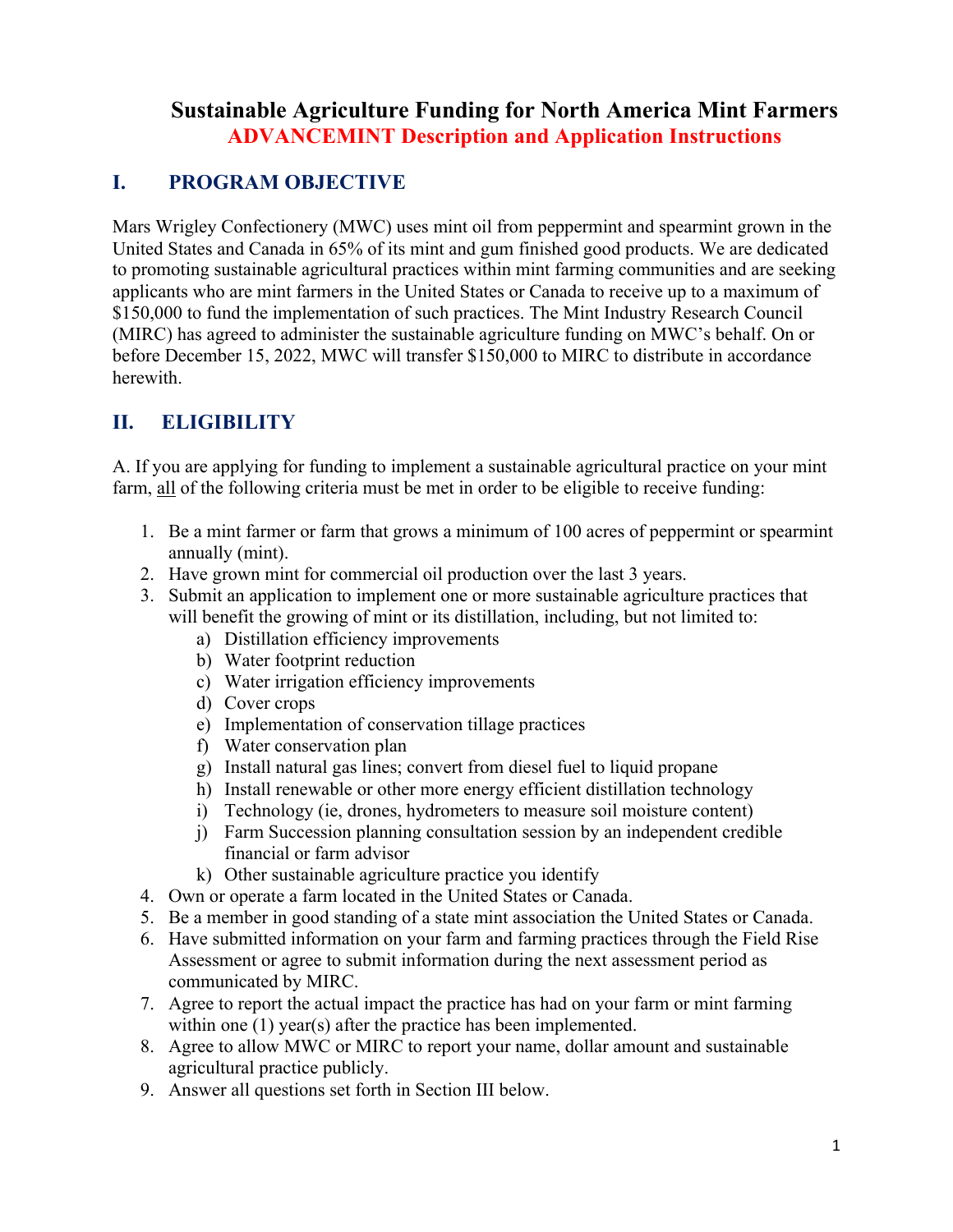## **III. APPLICATION INSTRUCTIONS AND SUBMISSION INFORMATION**

A. SUBMISSION DATES AND TIMES. All individuals or organizations may apply between 12:00 a.m., September 1, 2022 and 11:59 p.m. Pacific Standard Time on December 15, 2021 ("Submission Period"). Any application electronically submitted after the end of the Submission Period will not be accepted. Limit: two (2) submissions per eligible individual or organization.

#### B. WHERE TO APPLY, AND THE CONTENT OF THE APPLICATION.

Please answer each of the following 15 questions using MS Word or PDF file format. Your answers to the following questions will be used during the judging evaluation phase as discussed below.

- 1. Name of applicant
- 2. Location of farm
- 3. Type of mint you grow
- 4. Number of acres & number of years in commercial mint oil production
- 5. Have you submitted your farm information through the Field Rise Assessment tool
- 6. If No to question 5, will you agree to submit your farm information through the Field Rise Assessment during the next assessment period
- 7. Explain the sustainable agriculture practice(s) that you plan to implement
- 8. What is the cost of practice you seek to implement
- 9. What is the amount you are asking to be funding under this proposal
- 10. If you are not requesting the full cost set forth in question 8, how will you fund the remaining amount and is that funding available now
- 11. What is the timeframe for implementation of the practice
- 12. Describe how your farm will benefit from the implementation
- 13. Describe how you will measure success for the sustainable agriculture practice(s) described in question 7 and by which date you will provide documentation to MWC of its results
- 14. Explain the short-term or long-term environmental, social or economic impact(s) of the sustainable agriculture practice(s) described in question 1
- 15. Please provide any additional documentation that supports your application

All applications must be submitted via email to Bryan Ostlund, Mint Industry Research Council, bryan@ostlund.com and must be received during the submission period to be considered.

See Section IV for information about what the judges will be considering when evaluating your organization's application and need for the award.

### **IV. APPLICATION REVIEW INFORMATION**

Beginning on or about December 16, 2022, 12:00 pm central standard time, the following four judges: Two representatives from Mars Wrigley Confectionery, the sitting MIRC chairman and a Representative from Field Rise will evaluate each eligible application. The judges' review will be conducted in two parts. First, the judges will evaluate whether the applicants meet the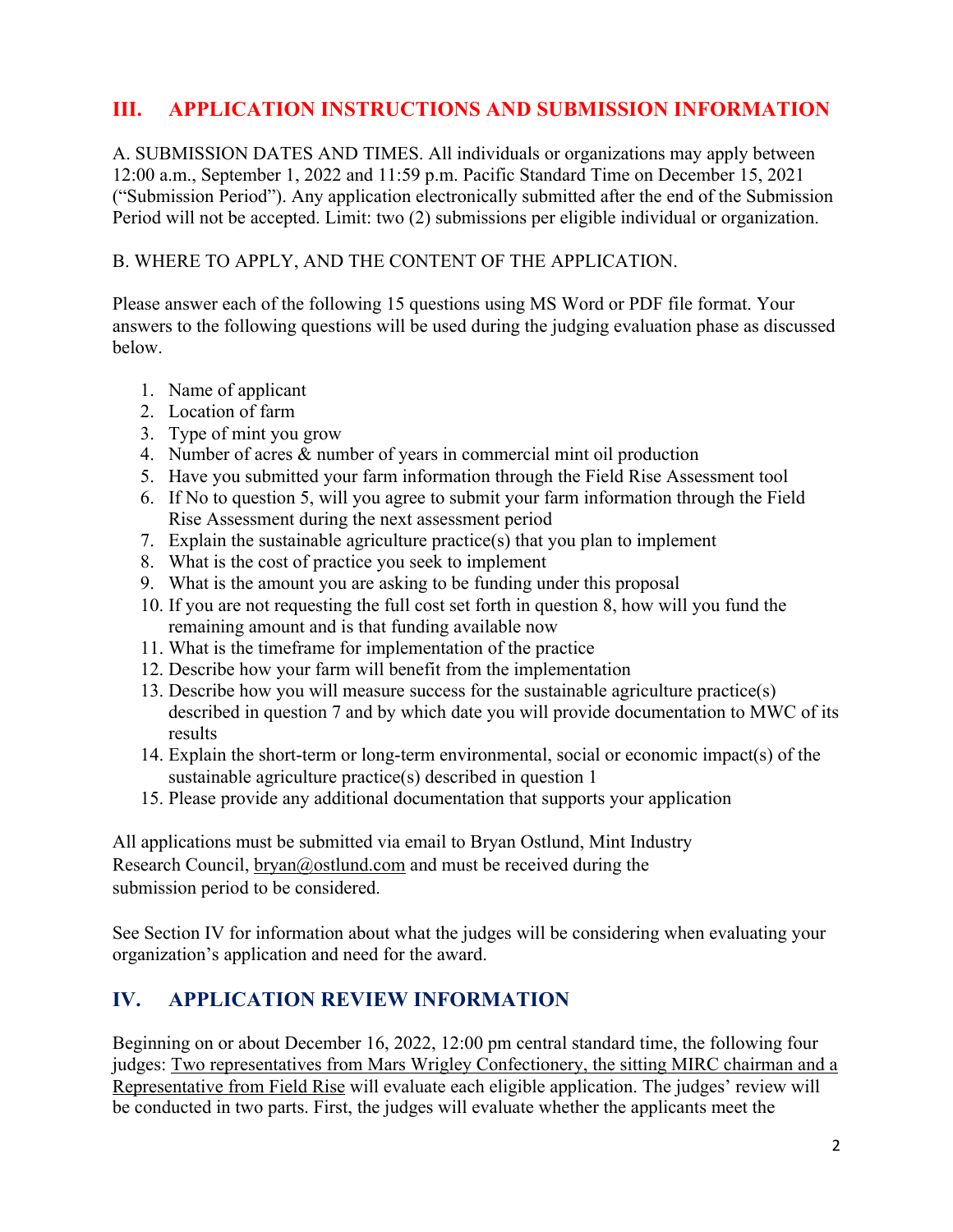Eligibility Criteria and all other requirements set forth herein. Second, for each application that meets the Eligibility Criteria, the judges will evaluate each application based on the extent to which the organization does the following:

- 1. **Environmental, Social or Economic Impact** The impact on water, soil, energy use, Co2, farm income, the sustainable agriculture practice (described in Section IIIB) is expected to have. (up to 25 points)
- 2. **Measureable Impact** Whether the entry clearly identifies the farmer's needs and documents measurable goals including what the practice will accomplish and how it will make a sustainable impact on mint farming. (up to 25 points)
- 3. **Adoption**. Ability of practice to be adoptable by other farmers. (up to 15 points)
- 4. **Leadership and Inspiration** Whether the entry provides sound methods for executing its activity and achieving tangible results for its mint crops. Also, whether the project leader, collaborators and partners have the capacity and commitment to see the project through to completion. (up to 25 points)

After reviewing the applications, the judges will tally the scores and rank the applicants based on their scores. The top scoring applicants will be eligible to each receive up to a \$25,000 award. In the event of a tie, the organization with the highest point value in each category listed above will be selected as a potential award recipient. Each potential award recipient will be selected and announced on or about January 20, 2023. All award recipients will be required to complete Award Documentation (defined below). The MIRC will contact the representative of the selected organization. Failure on the part of the representative to respond within 3 business days or to return the Award Documentation within fifteen (15) business days may result in disqualification of the application and the selection of an alternate potential award recipient. If a selected award recipient declines the award, an alternate potential award recipient will be selected.

### **V. AWARD INFORMATION**

A. AWARD. Mars Wrigley Confectionery will award up to a maximum of \$150,000. These awards shall be used to fund programs that are selected by the judges, as described above in Section IV. Checks will be made payable in the name of the individual or organization set forth in the application. All awards will be distributed by MIRC following completion of the award documentation. The award is not transferable and may not be substituted. The award is subject to all federal, state, and local taxes and recipient will be responsible for such taxes.

B. PERMISSIBLE USES. Award recipients may use the funds in connection with their organizations and to support their efforts. Examples of permissible ways to use the funds include, but are not limited to:

- Printing, postage and supplies, including software
- Equipment purchases, and equipment rental
- Labor services needed to implement sustainable agriculture practice (i.e., construction, educational, engineering, etc.)